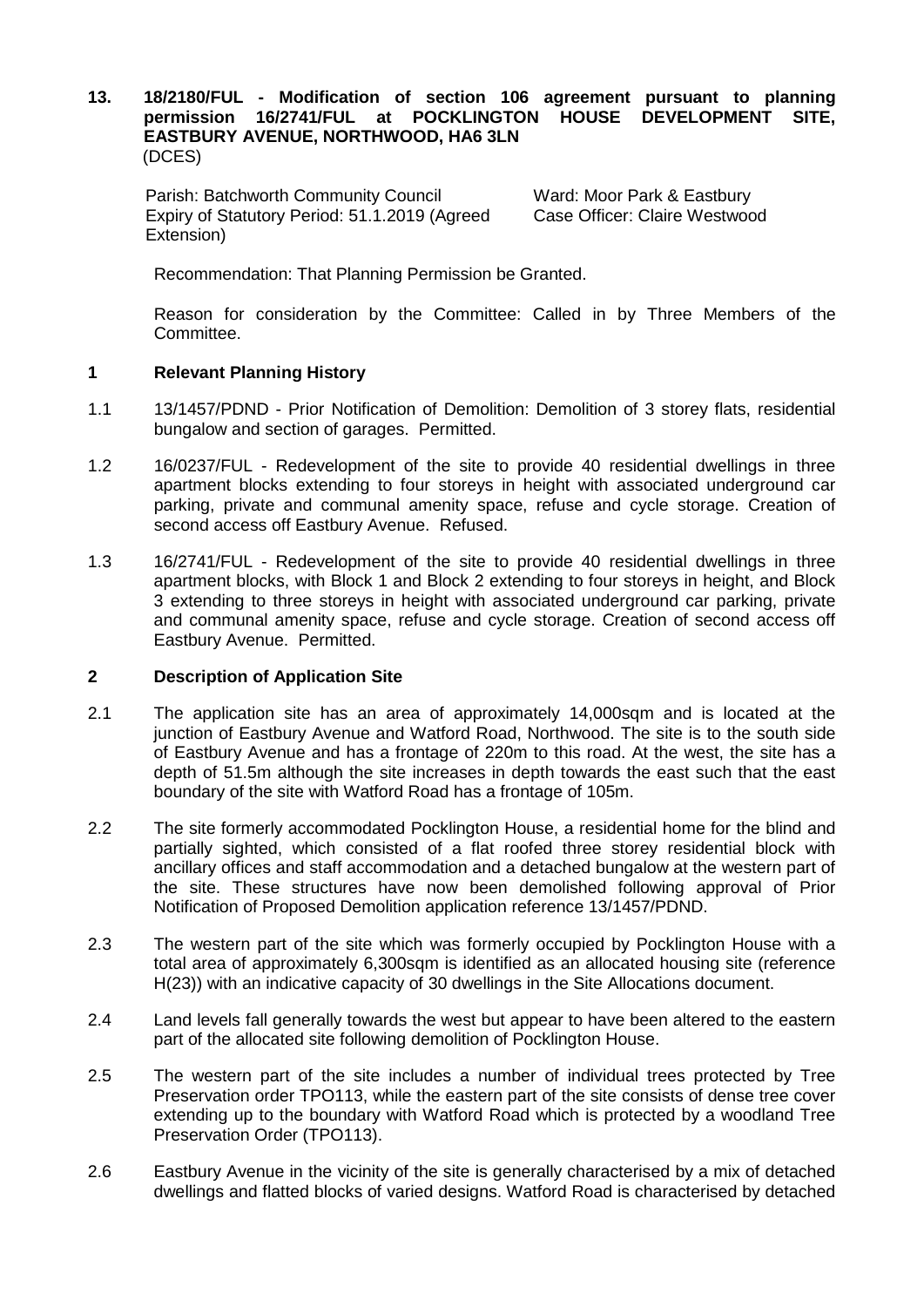dwellings and the east side of Watford Road forms the boundary of the Frith Wood Conservation Area. To the north west of the site are Markab Road and Atria Road which are characterised by semi-detached dwellings finished in red brick, and to the north east is Woodhouse Eaves, a residential cul-de-sac with detached dwellings closest to the junction of this road Eastbury Avenue.

2.7 Latimer Place to the west of the site is a three storey block of flats with roof level accommodation which includes flank glazing facing the application site and underground parking. The treatment to this boundary consists of vegetation. To the south, the western part of the site adjoins the rear gardens of detached dwellings on Mountview, and the Erskine Hall care home east of these dwellings. This boundary is formed by close boarded fencing approximately 2m high and vegetation.

# **3 Description of Proposed Development**

- 3.1 Planning permission 16/2741/FUL granted consent for the; 'redevelopment of the site to provide 40 residential dwellings in three apartment blocks, with Block 1 and Block 2 extending to four storeys in height, and Block 3 extending to three storeys in height with associated underground car parking, private and communal amenity space, refuse and cycle storage. Creation of second access off Eastbury Avenue'.
- 3.2 The planning permission was subject to a Section 106 Agreement. Whilst it was demonstrated at the time of the application that it would not be viable for the scheme to make provision for affordable housing, whether on site or a commuted payment in lieu of on site provision, it was recognised that the position was based on current conditions and therefore it was considered appropriate to secure a review mechanism by way of a S106 Agreement.
- 3.3 The Section 106 Agreement requires that if substantial commencement has not occurred before the expiry of 30 months of the date of the grant of planning permission (i.e. by 23 September 2019), an updated appraisal shall be submitted to the Local Planning Authority to establish whether affordable housing can be provided. Substantial commencement is defined as; *'The completion of the construction of the Development up to and including first floor slab level of Block 1 and Block 2'.*
- 3.4 The current application seeks to modify the S106 Agreement. The covering letter sets out that there have been delays due to legal restrictions on the site which have meant that works have not been able to commence. It is proposed to modify the S106 Agreement to extend the original 30 month period by the time which has elapsed (18 months) since the planning permission was granted.
- 3.5 The application has been submitted with an updated viability appraisal, which it is contended by the applicant demonstrates that the viability of the scheme has not improved in order to be able to provide affordable housing.

# **4 Consultation**

# **4.1 Statutory Consultation**

4.1.1 Batchworth Community Council: No comments received.

# **4.2 Public/Neighbour Consultation**

- 4.2.1 Number consulted: 29
- 4.2.2 No of responses received: 0 objections, 0 letters of support
- 4.2.3 Site Notice: Expired 13.12.2018 Press notice: Expired 14.12.2018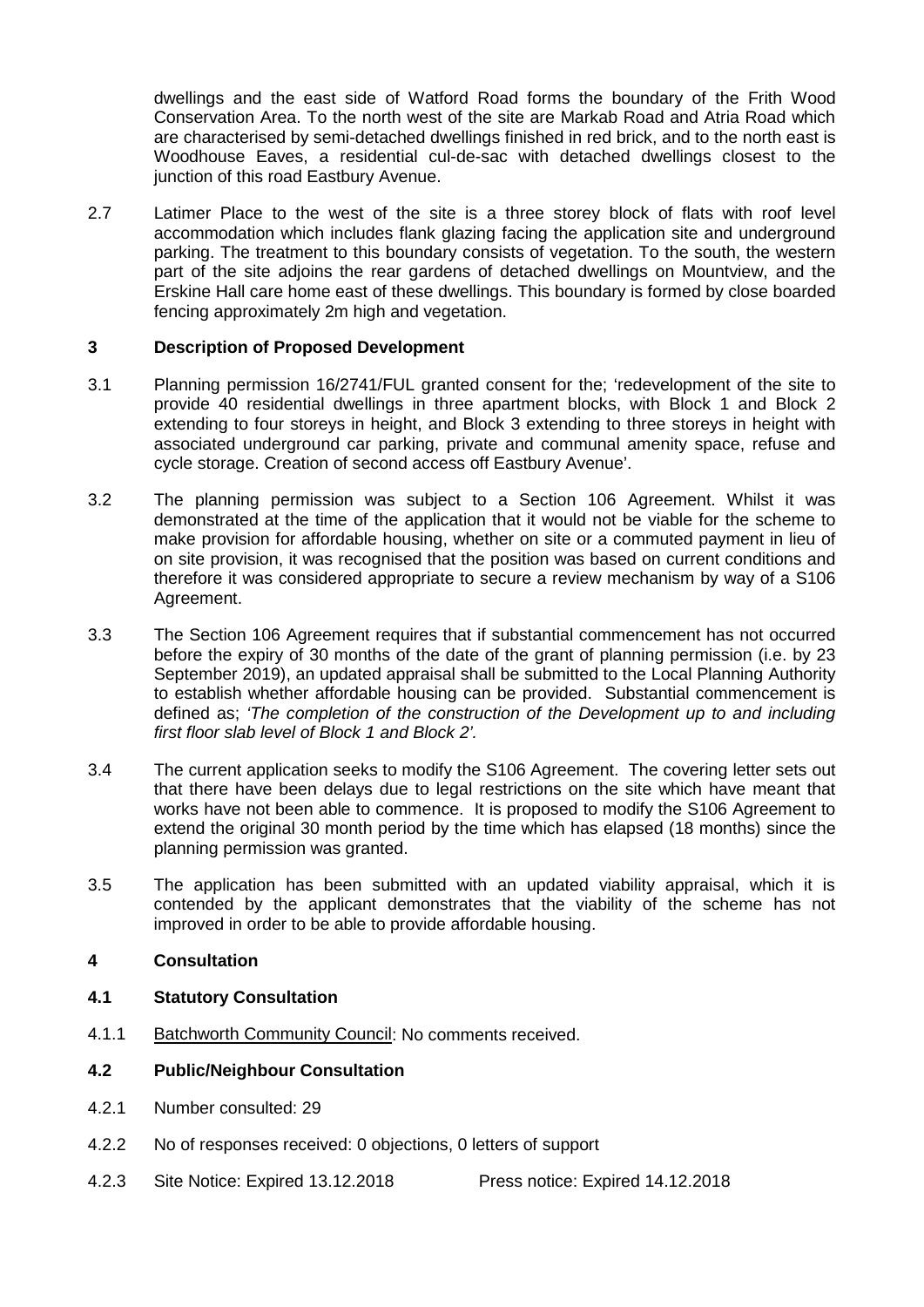### 4.2.4 Summary of Responses: None received.

# **5 Reason for Delay**

5.1 No delay.

### **6 Relevant Planning Policy, Guidance and Legislation**

#### 6.1 National Planning Policy Framework and National Planning Practice Guidance

On 24 July 2018 the new National Planning Policy Framework was published. This is read alongside the National Planning Practice Guidance (NPPG). The determination of planning applications is made mindful of Central Government advice and the Local Plan for the area. It is recognised that Local Planning Authorities must determine applications in accordance with the statutory Development Plan, unless material considerations indicate otherwise, and that the planning system does not exist to protect the private interests of one person against another. The 2018 NPPF is clear that "existing policies should not be considered out-of-date simply because they were adopted or made prior to the publication of this Framework. Due weight should be given to them, according to their degree of consistency with this Framework".

The NPPF states that 'good design is a key aspect of sustainable development, creates better places in which to live and work and helps make development acceptable to communities'. The NPPF retains a presumption in favour of sustainable development. This applies unless any adverse impacts of a development would 'significantly and demonstrably' outweigh the benefits.

#### 6.2 The Three Rivers Local Plan

The application has been considered against the policies of the Local Plan, including the Core Strategy (adopted October 2011), the Development Management Policies Local Development Document (adopted July 2013) and the Site Allocations Local Development Document (adopted November 2014) as well as government guidance. The policies of Three Rivers District Council reflect the content of the NPPF.

The Core Strategy was adopted on 17 October 2011 having been through a full public participation process and Examination in Public. Relevant policies include Policies PSP3, CP1, CP2, CP3, CP4, CP8 and CP12.

The Development Management Policies Local Development Document (DMLDD) was adopted on 26 July 2013 after the Inspector concluded that it was sound following Examination in Public which took place in March 2013.

The Site Allocations Local Development Document (SALDD) was adopted on 25 November 2014 having been through a full public participation process and Examination in Public. Policy SA1 is relevant.

#### 6.3 Other

Affordable Housing Supplementary Planning Document (adopted June 2011).

The Community Infrastructure Levy (CIL) Charging Schedule (adopted February 2015).

The Localism Act received Royal Assent on 15 November 2011. The growth and Infrastructure Act achieved Royal Assent on 25 April 2013.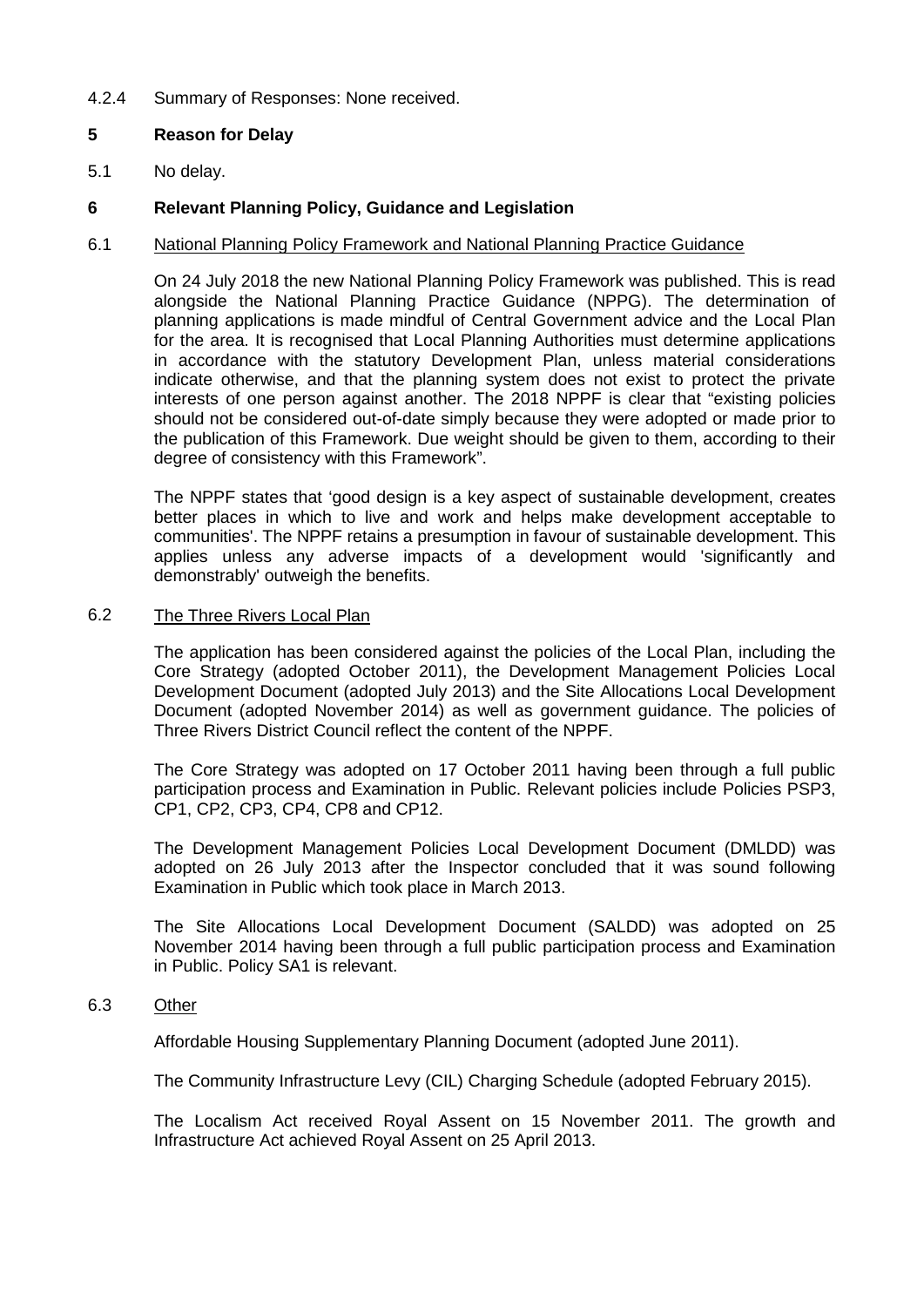The Wildlife and Countryside Act 1981 (as amended), the Conservation of Habitats and Species Regulations 2010, the Natural Environment and Rural Communities Act 2006 and the Habitat Regulations 1994 may also be relevant.

### **7 Planning Analysis**

- 7.1 Policy CP4 of the Core Strategy requires development that would result in a net gain of one or more dwellings to contribute to the provision of affordable housing, and in most cases, affordable housing provision would be required on site. Policy CP4 sets out that 45% of all new housing should be affordable and that as a guide, 70% of the affordable housing should be provided as social rented and 30% should be intermediate.
- 7.2 The Affordable Housing Supplementary Planning Document was approved by the Council in June 2011 as a material consideration and supports implementation of Core Strategy Policy CP4.
- 7.3 The approved development (16/2741/FUL) of 40 dwellings resulted in a policy requirement for 18 affordable units, of which 13 should have been social rented and 5 intermediate.
- 7.4 No affordable housing was proposed as part of application 16/2741/FUL on viability grounds. The Core Strategy sets out that in assessing affordable housing requirements, the Council will take each case on its merits taking into account site circumstances and financial viability. Where non-viability is cited as the reason for a development proposal not complying with the affordable housing requirements, applicants for planning permission must support this reason with financial evidence to be submitted alongside the planning application.
- 7.5 A viability assessment was submitted with application 16/2741/FUL indicating that it would not be viable for the development to contribute to the provision of affordable housing. This was independently assessed with the review concurring that no affordable housing provision would be viable. As such there was no requirement for the development to make provision for affordable housing in accordance with the provisions of Core Strategy Policy CP4, however, the planning permission was subject to a S106 Agreement. Whilst it was demonstrated at the time of the application that it would not be viable for the scheme to make provision for affordable housing, whether on site or a commuted payment in lieu of on site provision, it was recognised that that position was based on current conditions and therefore it was considered appropriate to secure a review mechanism by way of a S106 Agreement.
- 7.6 The use of such mechanisms is supported by the Affordable Housing SPD which states that (para  $6.11$ );

*"Where a below-policy level of provision is considered appropriate by the Council (either of on-site or payment in lieu), the use of mechanisms to protect the achievement of Development Plan objectives in relation to affordable housing will be considered. Unless the applicant accepts an absolute obligation to deliver a policy-compliant level of affordable housing, the Council will consider the use of mechanisms to protect the public interest…"*

7.7 The S106 Agreement requires that if substantial commencement has not occurred before the expiry of 30 months of the date of the grant of planning permission (i.e. by 23 September 2019), an updated appraisal shall be submitted to the Local Planning Authority to establish whether affordable housing can be provided. Substantial commencement is defined as; *'The completion of the construction of the Development up to and including first floor slab level of Block 1 and Block 2'.*